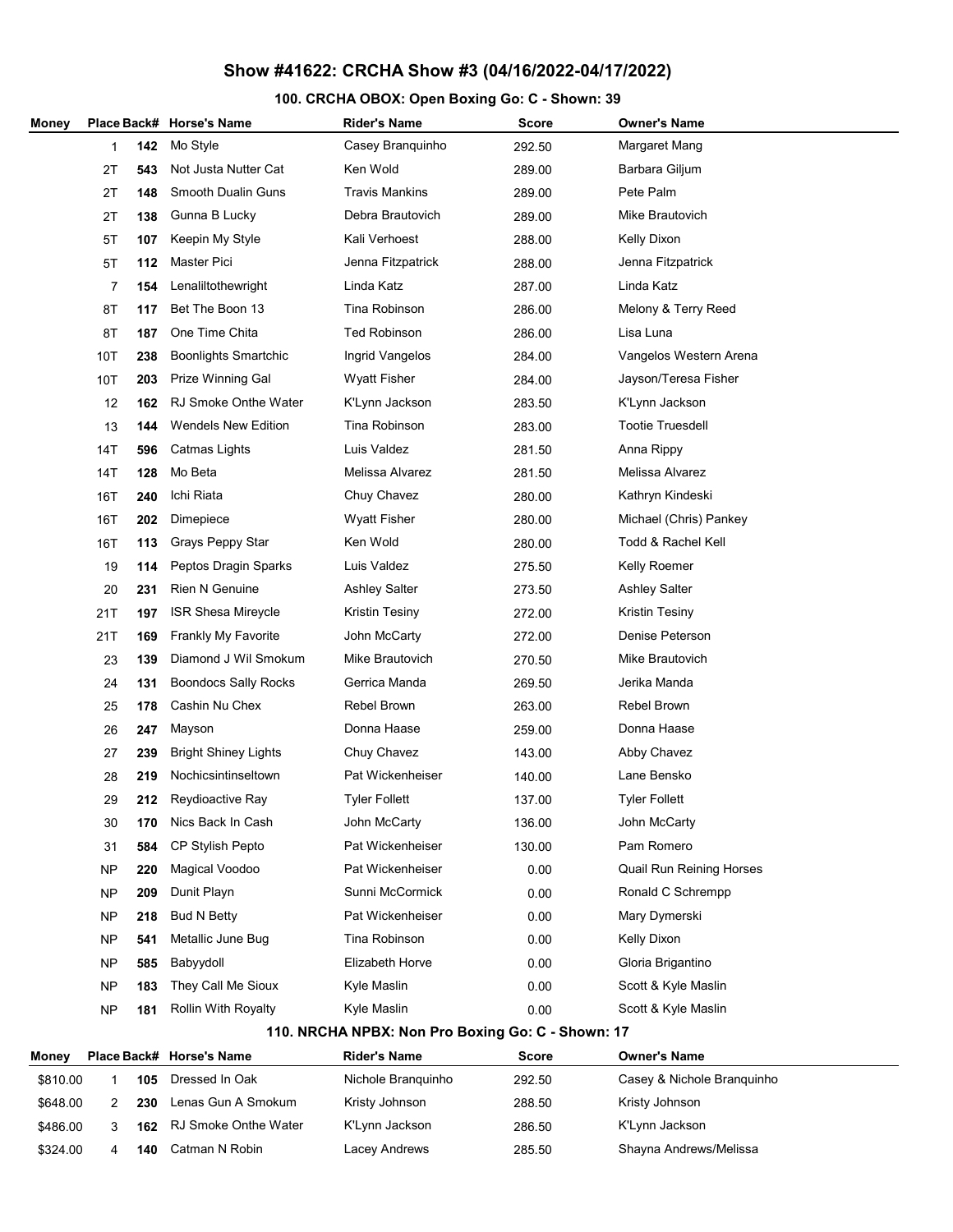## Show #41622: CRCHA Show #3 (04/16/2022-04/17/2022)

| \$243.00 | 5  | 138 | Gunna B Lucky              | Debra Brautovich    | 285.00 | Mike Brautovich        |
|----------|----|-----|----------------------------|---------------------|--------|------------------------|
| \$94.50  | 6T | 215 | <b>IGO Real Smooth</b>     | Sherrie Aquino      | 283.50 | David & Sherrie Aguino |
| \$94.50  | 6T | 133 | My Bets In                 | Caroline Whyler     | 283.50 | Caroline Whyler        |
|          | 8  | 504 | Flashy Onetime Pepto       | <b>Cheri Barnes</b> | 281.50 | Cheri Barnes           |
|          | 9T | 190 | <b>Shiners Diamond Cat</b> | Jessica Draper      | 280.50 | Mike/James Draper      |
|          | 9T | 139 | Diamond J Wil Smokum       | Mike Brautovich     | 280.50 | Mike Brautovich        |
|          | 11 | 123 | Hallen At The Moon         | Sondra Keele-Eade   | 279.50 | Sondra Keele-Eade      |
|          | 12 | 512 | Boe Jackson                | Lisa Novatt         | 278.00 | Lisa Novatt            |
|          | 13 | 193 | <b>SJR Diamond Run</b>     | Jillian Classen     | 277.50 | Jillian Classen        |
|          | 14 | 125 | She Takes The Prize        | Dana Jones          | 275.50 | Dana Jones             |
|          | 15 | 234 | Get N Wicked               | Cassandra Krieg     | 268.00 | Samantha Biller        |
|          | 16 | 115 | Jule Of A Time             | Daniel J Perez      | 146.00 | Daniel J Perez         |
|          | 17 | 141 | Adiamondwilldo             | Jennifer Holzer     | 141.00 | Jennifer Holzer        |

### 111. CRCHA CNPBX: Non Pro Boxing Go: C - Shown: 14

| Money |                   |     | Place Back# Horse's Name   | <b>Rider's Name</b> | Score  | <b>Owner's Name</b>        |
|-------|-------------------|-----|----------------------------|---------------------|--------|----------------------------|
|       |                   | 105 | Dressed In Oak             | Nichole Branquinho  | 292.50 | Casey & Nichole Branquinho |
|       | 2                 | 230 | Lenas Gun A Smokum         | Kristy Johnson      | 288.50 | Kristy Johnson             |
|       | 3                 | 162 | RJ Smoke Onthe Water       | K'Lynn Jackson      | 286.50 | K'Lynn Jackson             |
|       | 4                 | 138 | Gunna B Lucky              | Debra Brautovich    | 285.00 | Mike Brautovich            |
|       | 5T                | 215 | IGO Real Smooth            | Sherrie Aquino      | 283.50 | David & Sherrie Aguino     |
|       | 5T                | 133 | My Bets In                 | Caroline Whyler     | 283.50 | Caroline Whyler            |
|       | 7T                | 165 | Boonsmal Bling             | Monica Etcheverry   | 281.50 | Monica Etcheverry          |
|       | 7T                | 504 | Flashy Onetime Pepto       | Cheri Barnes        | 281.50 | <b>Cheri Barnes</b>        |
|       | 9T                | 190 | <b>Shiners Diamond Cat</b> | Jessica Draper      | 280.50 | Mike/James Draper          |
|       | 9T                | 139 | Diamond J Wil Smokum       | Mike Brautovich     | 280.50 | Mike Brautovich            |
|       | 11                | 123 | Hallen At The Moon         | Sondra Keele-Eade   | 279.50 | Sondra Keele-Eade          |
|       | $12 \overline{ }$ | 234 | <b>Get N Wicked</b>        | Cassandra Krieg     | 268.00 | Samantha Biller            |
|       | 13                | 115 | Jule Of A Time             | Daniel J Perez      | 146.00 | Daniel J Perez             |
|       | 14                | 141 | Adiamondwilldo             | Jennifer Holzer     | 141.00 | Jennifer Holzer            |

### 112. NRCHA INPBX: Intermediate Non Pro Boxing Go: C - Shown: 10

| Money    |                                                                 |     | Place Back# Horse's Name    | <b>Rider's Name</b> | Score        | <b>Owner's Name</b>    |
|----------|-----------------------------------------------------------------|-----|-----------------------------|---------------------|--------------|------------------------|
| \$255.00 |                                                                 | 162 | <b>RJ Smoke Onthe Water</b> | K'Lynn Jackson      | 286.50       | K'Lynn Jackson         |
| \$212.50 | 2                                                               | 140 | Catman N Robin              | Lacey Andrews       | 285.50       | Shayna Andrews/Melissa |
| \$170.00 | 3                                                               | 120 | <b>ISR Won More</b>         | Sabrina Thomas      | 282.00       | Sabrina Thomas         |
| \$127.50 | 4                                                               | 504 | Flashy Onetime Pepto        | <b>Cheri Barnes</b> | 281.50       | <b>Cheri Barnes</b>    |
| \$85.00  | 5                                                               | 512 | Boe Jackson                 | Lisa Novatt         | 278.00       | Lisa Novatt            |
|          | 6                                                               | 127 | Metallic Flame              | Serafina Madonna    | 277.00       | Serafina Madonna       |
|          | 7                                                               | 125 | She Takes The Prize         | Dana Jones          | 275.50       | Dana Jones             |
|          | 8                                                               | 116 | <b>DSR Smartlil Houdini</b> | Melony Reed         | 272.00       | Melony & Terry Reed    |
|          | 9                                                               | 222 | Wright N Stylish            | Karyn Stevens       | 269.50       | Karyn Stevens          |
|          | 10                                                              | 155 | Respond Please              | Amy Etcheverry      | 266.00       | Amy Etcheverry         |
|          | N <sub>P</sub>                                                  | 154 | Lenaliltothewright          | Linda Katz          | 0.00         | Linda Katz             |
|          | <b>NP</b>                                                       | 147 | Pepto Shiney Chex           | Suzette Overgaag    | 0.00         | Suzette Overgaag       |
|          | 113. CRCHA CINPBX: Intermediate Non Pro Boxing Go: C - Shown: 6 |     |                             |                     |              |                        |
| Money    |                                                                 |     | Place Back# Horse's Name    | <b>Rider's Name</b> | <b>Score</b> | <b>Owner's Name</b>    |
|          | 1                                                               | 512 | Boe Jackson                 | Lisa Novatt         | 278.00       | Lisa Novatt            |